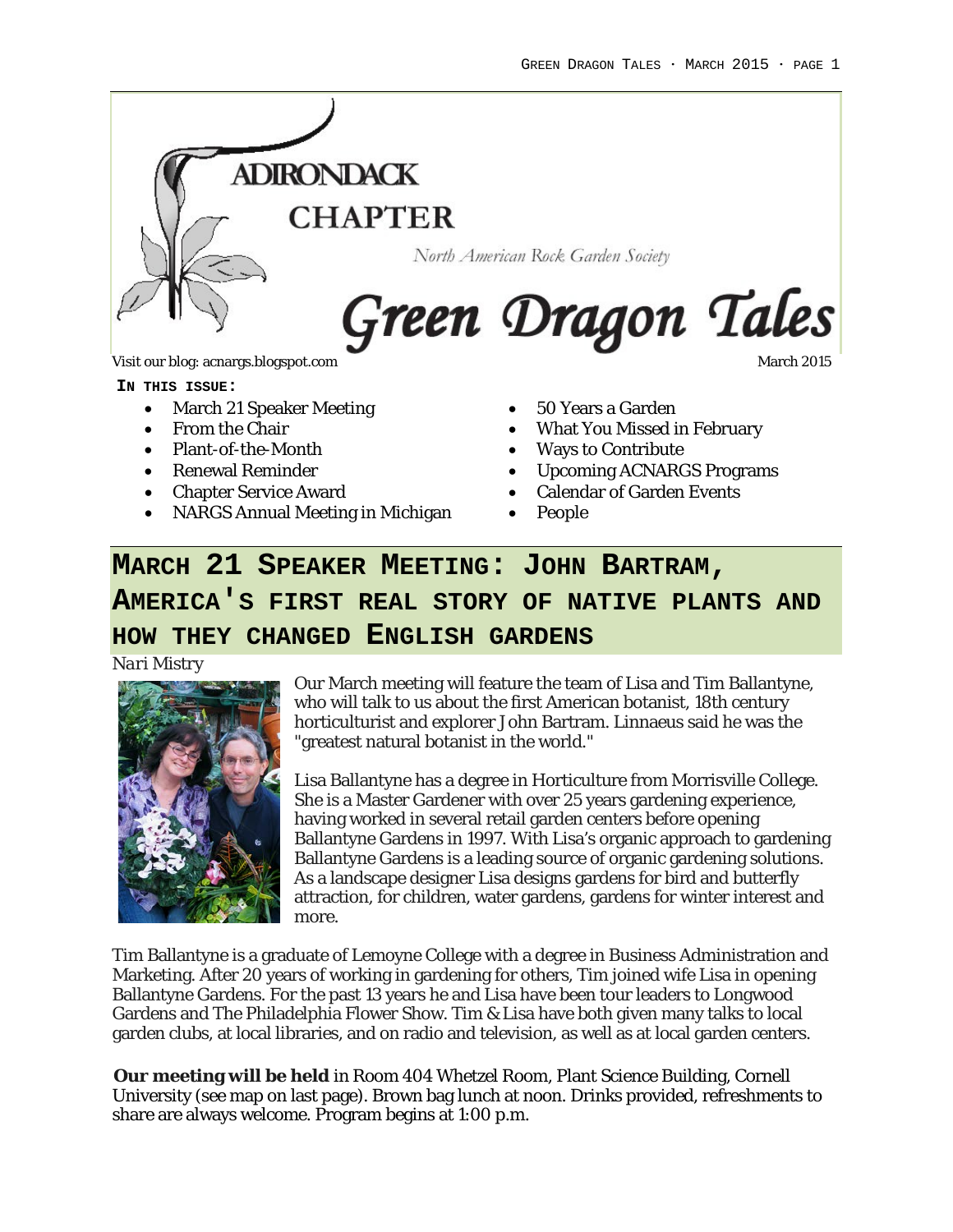### **FROM THE CHAIR**

#### *John Gilrein*

For those who were not at the February meeting, I was elected to the Chairperson position. In an ideal world, Carol would have stayed on until I retired from my day job, but ideal worlds just seem to be fantasies. Along with that, I gave up being the Program Co-coordinator with Nari, and gave up the Plant-of-the-Month Coordinator. We're hoping to recruit someone to help with the Program, and Colette Colby De Haan and Vashti De Haan will be coordinating Plant of the Month. I'll especially miss my Plant-of-the-Month job (it was a good fit for a pathological plant person); at the same time it will be good to have new blood and new energy for the POM. It will be fun to be surprised every month to find out what we'll be getting for our member benefit plant.

It was quite a few years ago when Carol recruited me to be on the Board of ACNARGS; I was initially somewhat reluctant. In spite of my sometimes demanding day job, and all the gardening I try to do, I have really enjoyed being a part of ACNARGS. Please consider volunteering for whatever you're able to contribute.

Lots of you may be feeling weary of snow and winter after an intense month of snow and cold and more snow. I'm enjoying the snow more, now that I'm not actively shoveling so much. I think it will be interesting to see how the plants fared this winter, being so well protected by a thick blanket of snow (we have about 2 to 3 feet currently on the ground in South Onondaga, NY). I'm testing my gardening limits, as last year I planted some woody plants that should not be hardy here, like *Sequoia gigantea* (giant sequoia), *Magnolia grandiflora* (southern magnolia), and *Lagerstromia indica* (crepe myrtle). They're all nicely buried in snow, so I don't think they saw the below zero temperatures that the plants above the snow line experienced. I hope the little critters, like voles, did not have too much of a smorgasbord nibbling on the plants under the snow. I have one *Euonymus japonica* that was not covered in snow that was consumed by the rabbits, but at least that wasn't too choice of a plant. Spring will be really welcome this year.

Some upcoming events to consider are the Central New York Home & Garden Show at the NY State Fairgrounds, in Syracuse on March 19 through 22; the annual alpine plant sale at Stonecrop Gardens on April 25 in Cold Spring, NY; and the NARGS annual meeting in Ann Arbor, MI, on May 7 through 10. Stonecrop has a dazzling array of interesting plant vendors, including Harvey Wrightman (previous speaker at our meetings). The annual meeting is a very worthwhile event to hear about great plants, see great gardens, and connect with other determined gardeners. We're planning to have a day of touring gardens in the Binghamton, NY area in June, and we will keep you posted on the details.

Congratulations to Mary Stauble and Bill Stark, recipients of a stipend from ACNARGS to attend the Annual Meeting. Bill and Mary have contributed in many ways to the Chapter, including hosting trough workshops and serving on the Board. We hope they will bring home some good ideas for their future gardens in Lansing.

Round 2 of the NARGS seed exchange will be underway when this newsletter goes out, so consider participating and ordering more seeds for 2015.

Hope to see you all in March! John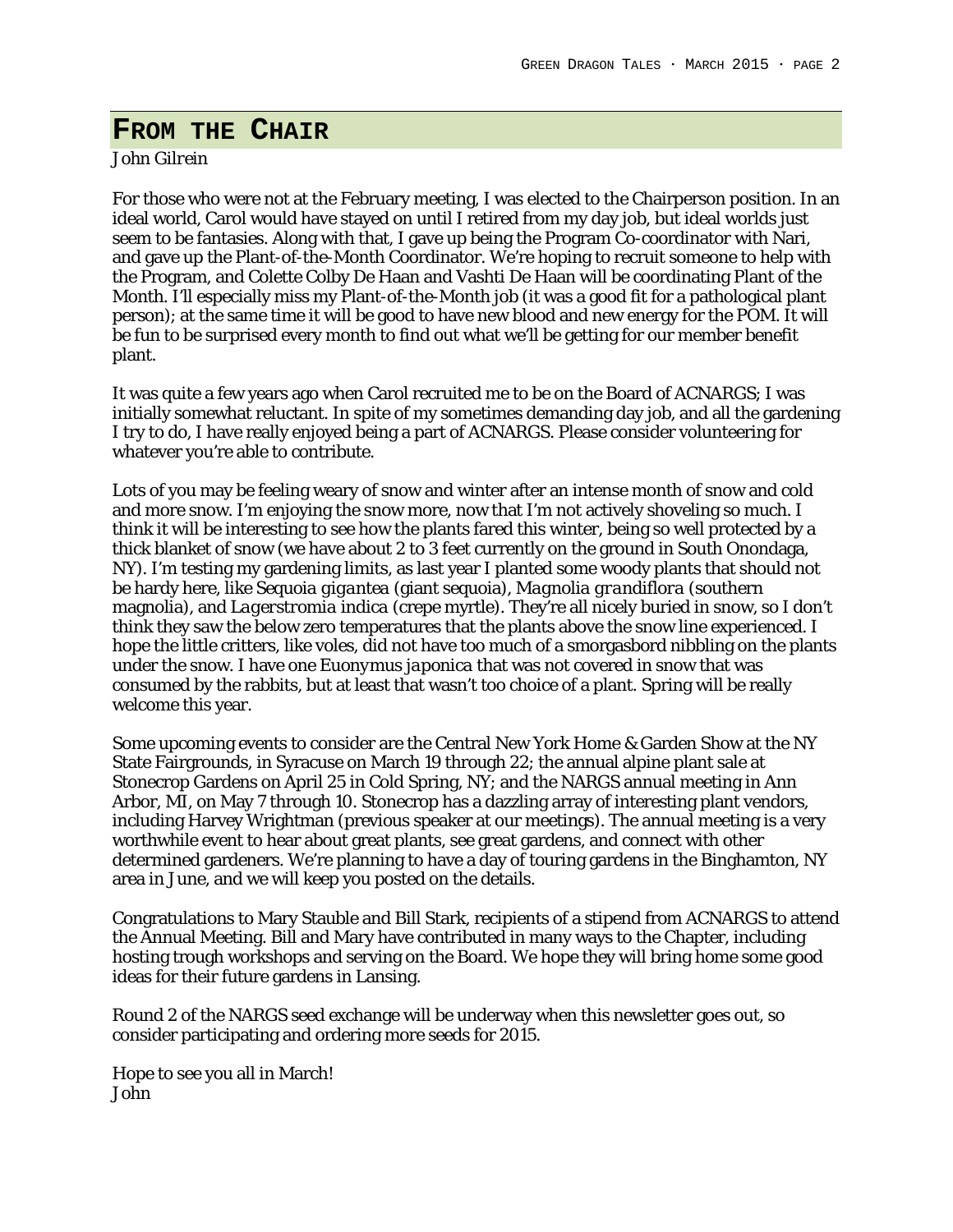### **MARCH PLANT-OF-THE-MONTH**

#### *Colette Colby De Haan*

For the March meeting with Tim & Lisa Ballantyne speaking on John Bartram, I wanted to showcase some plants discovered by him, but this stormy and frozen season makes that too difficult to do. Another interesting plant group, guaranteed to bring some green luck, would be ... dwarf conifers!

After some delightful conversations with Tim Ballantyne, we decided to brave the weather and take advantage of a special opportunity. During Tim & Lisa Ballantyne's recent travels to some New England Flower Shows they made a very special contact with an Oregon grower who might be able to deliver some of these little charmers in time for our meeting.

We are expecting a yet to-be-determined selection of Zone 4-5 hardy dwarf conifers. They will be very small - actually large deep plugs - but a perfect challenge for us. Species and/or cultivar specific information will be provided at the meeting. (Note: If the plants don't make it in time, Colette is planning on holding them until the April meeting)

## **2015 MEMBERSHIP: RENEWAL REMINDER**

*Mary Stauble*

Please welcome new member Judy Jordan from Aurora. Judy heads the Program Committee at the Southern Cayuga Garden Club. Also welcome back Debi Lampman from King Ferry after a 5-year hiatus. Many of us know her from touring beautiful Bedlam Gardens.

If you have not renewed for 2015, you should do it now so you'll be eligible to purchase the plant-of-the-month! The renewal form is at [http://www.acnargs.org/join.pdf.](http://www.acnargs.org/join.pdf) Your membership status is reported to you in the email with the newsletter link. Contact Mary Stauble at mes 2@cornell.edu if you have any questions.

## **CRAIG CRAMER RECEIVES CHAPTER SERVICE AWARD**

*Carol Eichler*

In every organization there always seems to be one "go to" person who makes the rest of us wonder what we'd do without him or her. For the Adirondack Chapter that person is Craig Cramer and we have recognized him by presenting him with a Chapter Service Award at the February meeting.

When he was a new member of our Chapter more years ago than I can pinpoint, we recruited him to become editor of our newsletter, the *Green Dragon*. Not only did he serve in that position for several years, he revamped our website where each issue of the newsletter is posted. While he has relinquished the editorship, he continues to serve as our webmaster. For these tasks alone he would be worthy of the Chapter Service Award but his service to our Chapter doesn't end there.

Craig is the first person to arrive at our meetings - opening up the room (after first reserving the space), hauling in our multiple boxes of supplies including the portable lending library (which he stores in his office), and often proceeding to set up the room. At the conclusion of our meetings he completes the task he began by hauling everything back to his office for storage until the next meeting.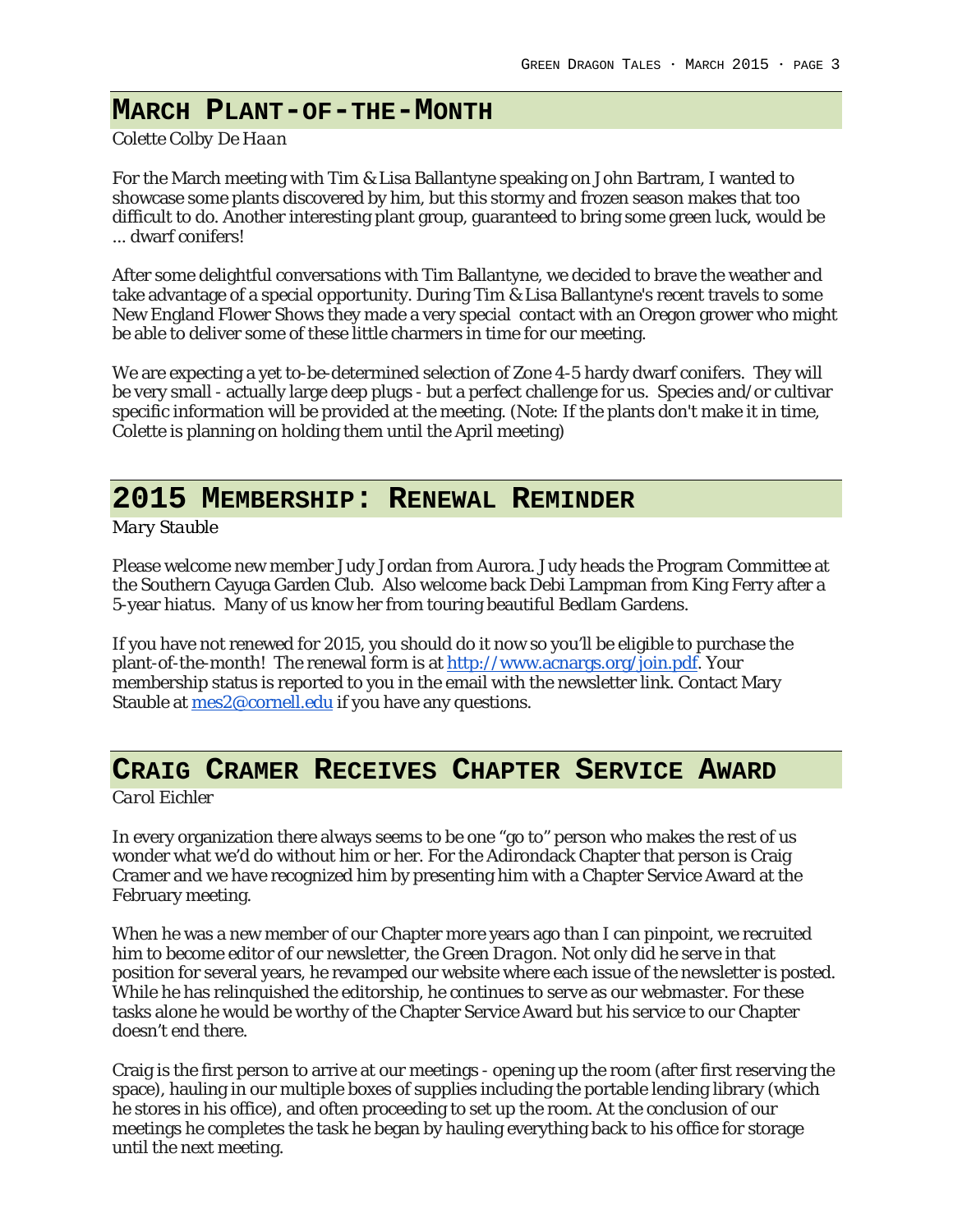Craig is also our in-house expert for all things technical which means he coordinates with our program speakers to make sure the audio-visual portion of the presentations (that is, PowerPoint, slides, etc.) work. For anyone who has had this responsibility, you can appreciate that this is no simple task.

What's remarkable is that Craig does all this work for the Chapter - much of it behind-the-scenes of the casual observer - reliably, seamlessly, and cheerfully. We think it's about time to say thank you Craig! This Chapter Service Award is just our small way of recognizing how much we appreciate all that he does, and continues to do, for the Adirondack Chapter.

For Craig, helping others is in his blood; it's a lifestyle choice. This past year he was presented with one of two Unsung Hero Awards from Cornell University's College of Agriculture and Life Sciences, where he works as a communication specialist. In the presentation they expressed much the same sentiment as our Chapter: "he does whatever it takes…." We couldn't have said it any better. Craig is certainly our Unsung Hero. Again, we thank you, Craig.

### **NEWS FROM NARGS: BACK TO ALPINES**

*Excerpted from Great Lakes Chapter NARGS Newsletter*

This year's Annual Meeting is hosted by the Great Lakes Chapter NARGS in Ann Arbor, Michigan on May 7-10. Only a day's drive away, this will be a superb chance to see and hear great speakers and see great gardens, to say nothing of buying super plants, tufa, troughs, and books.

Our last newsletter offered extensive information about the tours and speakers and can be referred to [here](http://www.acnargs.org/newsletter/201502.pdf)**.**

**Registration cost is US\$290 (US\$325 after March 20)** and includes all meals Friday through Sunday morning. The host hotel, Weber's Inn in Ann Arbor, costs extra with a special rate of \$99 per night using code MAR050715 through March 20, 2015. Call (800) 443- 3050. **[http://www.weberinn.com](http://www.weberinn.com/)**.

If you plan to go, you should register through the NARGS website **[www.nargs.org,](http://www.nargs.org/)** reserve your hotel room on your own, then contact Terry Humphries



**On the day tour: the gardens of Jacques & Andrea Thompson**

(see Responsible People below) who is coordinating carpooling and hotel room-sharing details. Let's hope for a great showing from our Chapter to this stimulating and nearby meeting.

### **A CELEBRATION OF 50 YEARS IN THE GARDEN**

*Bill Plummer*



Come join us on the patio for wine and cheese and music as we celebrate a half-century of gardening. Enjoy the flowering trees and the many rhododendrons that will be in bloom. Walk the paths through both the front and back woods marveling at the trilliums, Virginia bluebells and a host of spring wildflowers in bloom.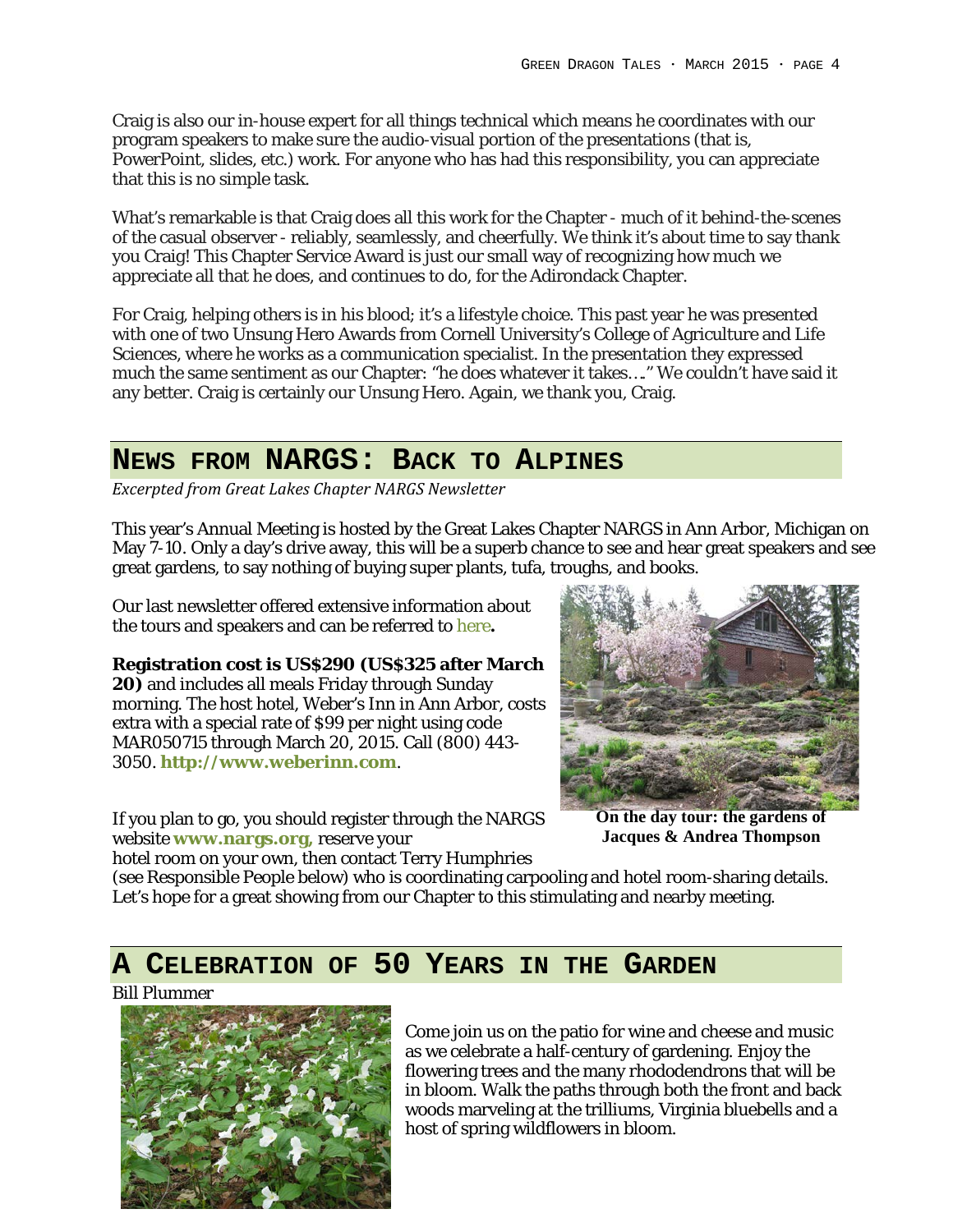When: Saturday, May 23rd and Sunday, May 24th Time: 10am-4pm Where: Bill and Jane Plummer's, 10 Fox Lane East, Painted Post, NY

In 1965, the year after our house was built in a new wooded development, I followed a landscape plan prepared for us and took a summer off from sailing to plant shrubs and trees and to amend the soil in the front woods. That year and in the succeeding years I added more ferns and wildflowers to those on our lot as well as more native shrubs and trees and a few exotic specimens such as Enkianthus and *Acer griseum*. Some great laurel that my dad brought up from the Poconos honed my interest in rhododendrons, both hybrids and species. The already small lawn was further reduced by the construction of a stone wall separating the front woods from the lawn. The wall provided an area for rock garden plants.

The garden has received awards from the VIIth District Federated Garden Clubs of New York and the Finger Lakes Native Plant Society.

#### **WHAT YOU MISSED IN FEBRUARY**



*Xanthoceras sorbifolium* This was the spectacular white flowered small tree in Lee Nelson's slide, AKA Shiny Leaf Yellowhorn or Chinese Flowering Chestnut., that she shared with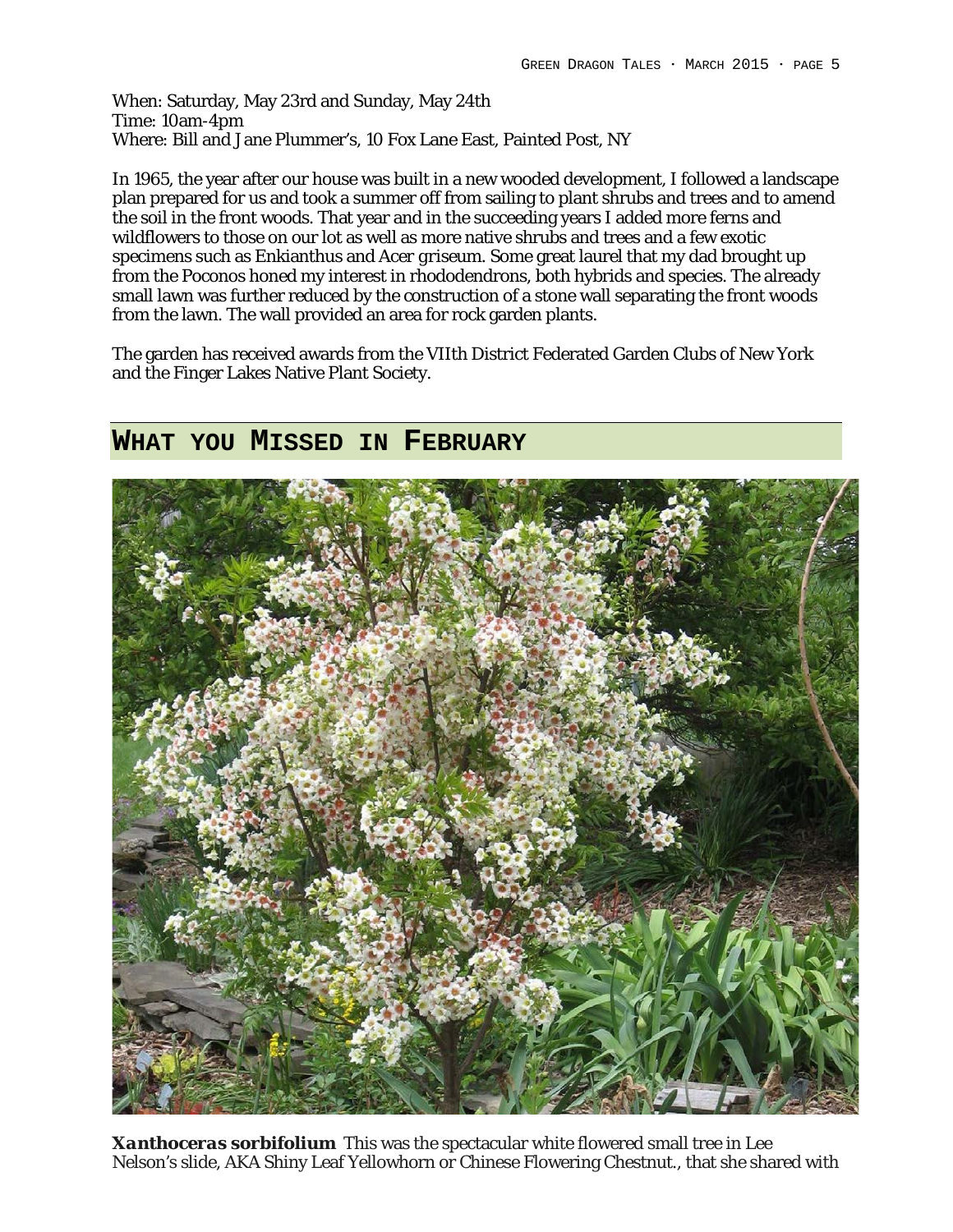us at the February Members' Share Meeting. Per Michael Dirr, it's a small tree up to 18 feet high by 24 feet wide, hardy to at least zone 4, native to Northern China, adaptable to sun, well drained soil, and not fussy about pH. Look for the long-lasting star-shaped blooms in late spring emerging just before the lustrous compound leaves, then followed by 2.5" green fruits, resembling buckeyes, except the seeds are edible. The tree is slow growing but begins blooming when it is still quite young. Because it is tap-rooted, transplanting may be a challenge. It may be difficult to find in nurseries, but it's certainly a plant to seek out. Lee, will you share some seeds?

## **WAYS YOU CAN CONTRIBUTE TO OUR CHAPTER**

*Carol Eichler*

Would you consider getting more involved with ACNARGS? Contact John Gilrein, Chapter Chair. Here are some ways to contribute:

- host a speaker by providing overnight accommodations
- join outside speakers for dinner and conversation
- suggest topics and/or speakers for program meetings
- bring refreshments to our meetings
- offer to be a trip/tour coordinator
- write a newsletter article or send in garden photos
- prepare a slideshow or presentation for Members' Share
- donate plants for our plant sales
- submit regular posts to our Facebook page

### **UPCOMING ACNARGS PROGRAMS**

*Mark your calendars! Unless otherwise specified, all local events start with a brown bag lunch at noon with the program following at 1 pm, and take place at the Whetzel Room, 404 Plant Science Building, Cornell University, Ithaca, NY (see map on the last page).*

March 21: Tim & Lisa Ballantyne of Ballantyne Gardens: "John Bartram, America's First real Story of Native Plants and How They Changed English Gardens." Plant-of-the-Month sale to current members

**April 18:** Emily Detrick, Stonecrop, the history of the alpine collection, tried and true alpine/rock garden plants for the northeast, and lessons on cultural and site requirements. Annual Seedling Exchange and Plant-of-the-Month sale to current members

**May 7-10:** NARGS National Conference in Ann Arbor, Michigan (our Chapter's overnight trip for the year)

**May 16:** ACNARGS Plant Sale at annual CCETC Garden Fair and Plant Sale

**June TBD:** Chapter day trip to visit Binghamton area gardens

**August 15:** Annual Picnic and Members' Only Plant Sale, at the Picnic Shelter at Upper Buttermilk Falls State Park, Ithaca

**September 19:** Speaker TBD. Plant-of-the-Month sale to current members at Ken Post Lab Classroom.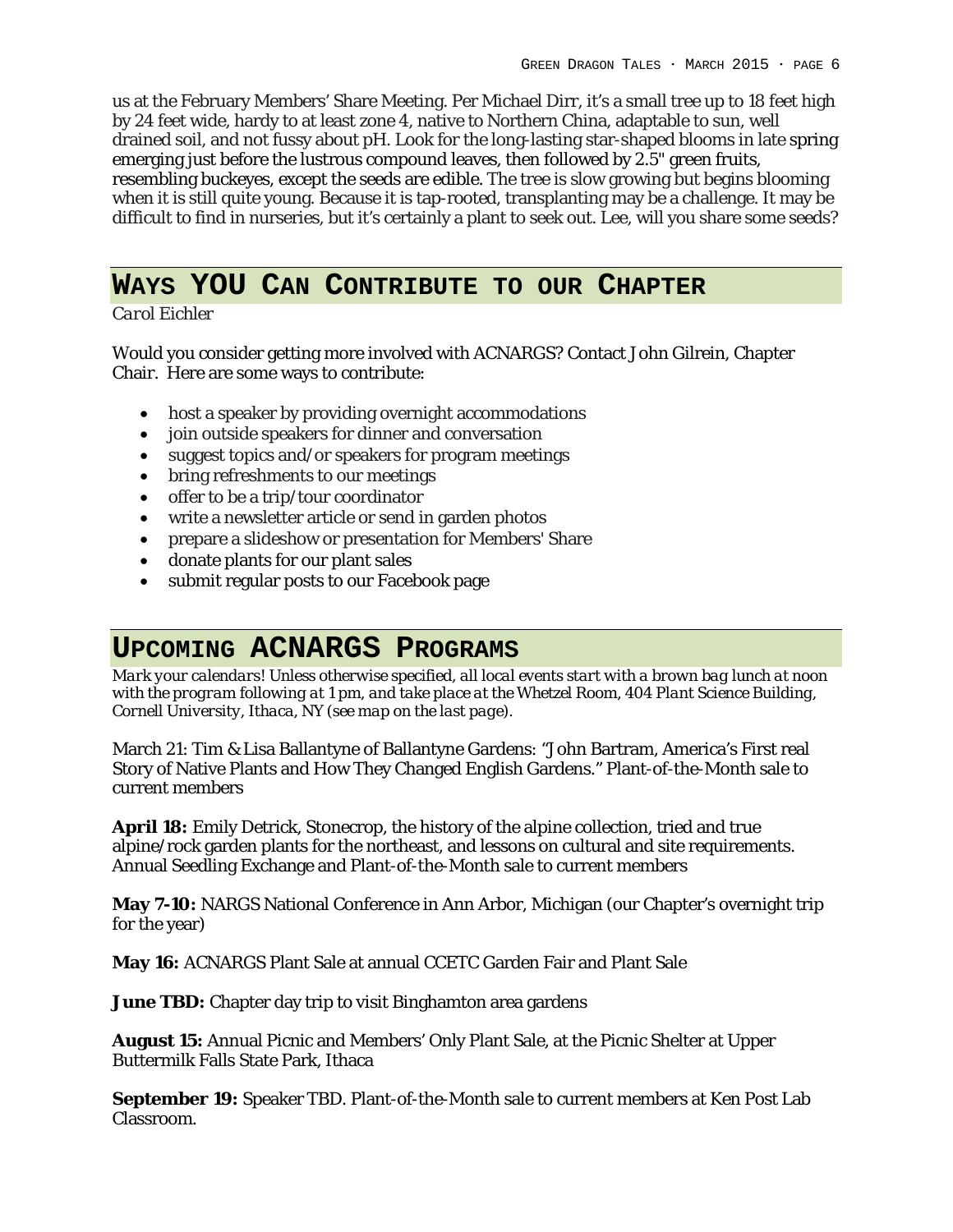**October 17:** Speaker TBD. Plant-of-the-Month sale to current members. Location to be determined.

**November 14:** Sharee Solow preceded by dish-to-pass luncheon and brief annual meeting. Note 2nd Saturday meeting date and location at Ken Post Lab Classroom, Cornell.

As we learn them, details of Chapter activities will be included in future newsletters, our blog, **acnargs.blogspot.com**, and our Facebook page, **[http://www.facebook.com/acnargs](http://acnargs.blogspot.com/)**.

#### **SELECT CALENDAR OF GARDEN EVENTS**

*To have a garden event in your area listed send all pertinent information to Carol Eichler at [carolithaca@gmail.com](mailto:carolithaca@gmail.com)*

**Feb. 28-March 8:** Philadelphia Flower Show; **[theflowershow.com](http://www.theflowershow.com/)**

**March 7:** Worm Composting. 10 a.m. to 12 noon at T.C. Cooperative Extension. \$10 per household. Call to register at 272-2292

**March 8:** Botanical Garden Tour from NC through the South to Ohio, presented by Pat Curran, from 2:30 – 4p.m. sponsored by Tompkins County Cooperative Extension, 615 Willow Ave., Ithaca. Suggested donation of \$3

**March 11-15:** Boston Flower Show; **[bostonflowershow.com](http://www.bostonflowershow.com/)**

**March 17:** Deer-Resistant Ornamental Plants for Your Garden 6:30-8:30 p.m. at T.C. Cooperative Extension. Pre-registration recommended; call 272-2292

**March 18:** Arieh Tal, From Coltsfoot to Aster – A Visual Guided Tour of Our Native & Naturalized Sunflower Family Species (Asteraceae) . 7-8:30 p.m. at the Unitarian Church annex. FLNPS . Visit **[FLNPS](http://www.flnps.org/)**.org for info

**March 19-22**: Plantasia Garden & Landscape Show Theme: Every Garden Tells a Story, Hamburg, NY. **[plantasiany.com](http://plantasiany.com/)**

**March 21:** Akiva Silver, Winter Tree Walk. Visit **[FLNPS.](http://www.flnps.org/)org** for info

**March 21:** Fruit Tree pruning & Grafting 11a.m.-1p.m., Indian Creek farm, Rt. 96, Ithaca sponsored by Tompkins County Cooperative Extension. \$5-10 sliding scale fee plus \$5 for grafting materials. Call 272-2292 to register

**March 26:** Banking on the Rain - Rain Barrels and Rain Gardens 6:30-8:30 p.m. at T.C. Cooperative Extension. Pre-registration recommended; call 272-2292

**March 28:** Spring Into Gardening! Several gardening workshops offered throughout the day. Full schedule available at [www.ccetompkins.org.](http://www.ccetompkins.org/) \$8 per workshop of 4 for \$25

**April 1**: Rock Garden officially opens at New York Botanical Garden; depending on weather the opening may be earlier or later; check nybg.org)

**April 1:** Know Your Soil, 6:30-8:30 p.m. at T.C. Cooperative Extension. Hands-on workshop; bring your soil sample from home and learn to assess texture, color, drainage, pH, etc. \$5-10 sliding scale fee.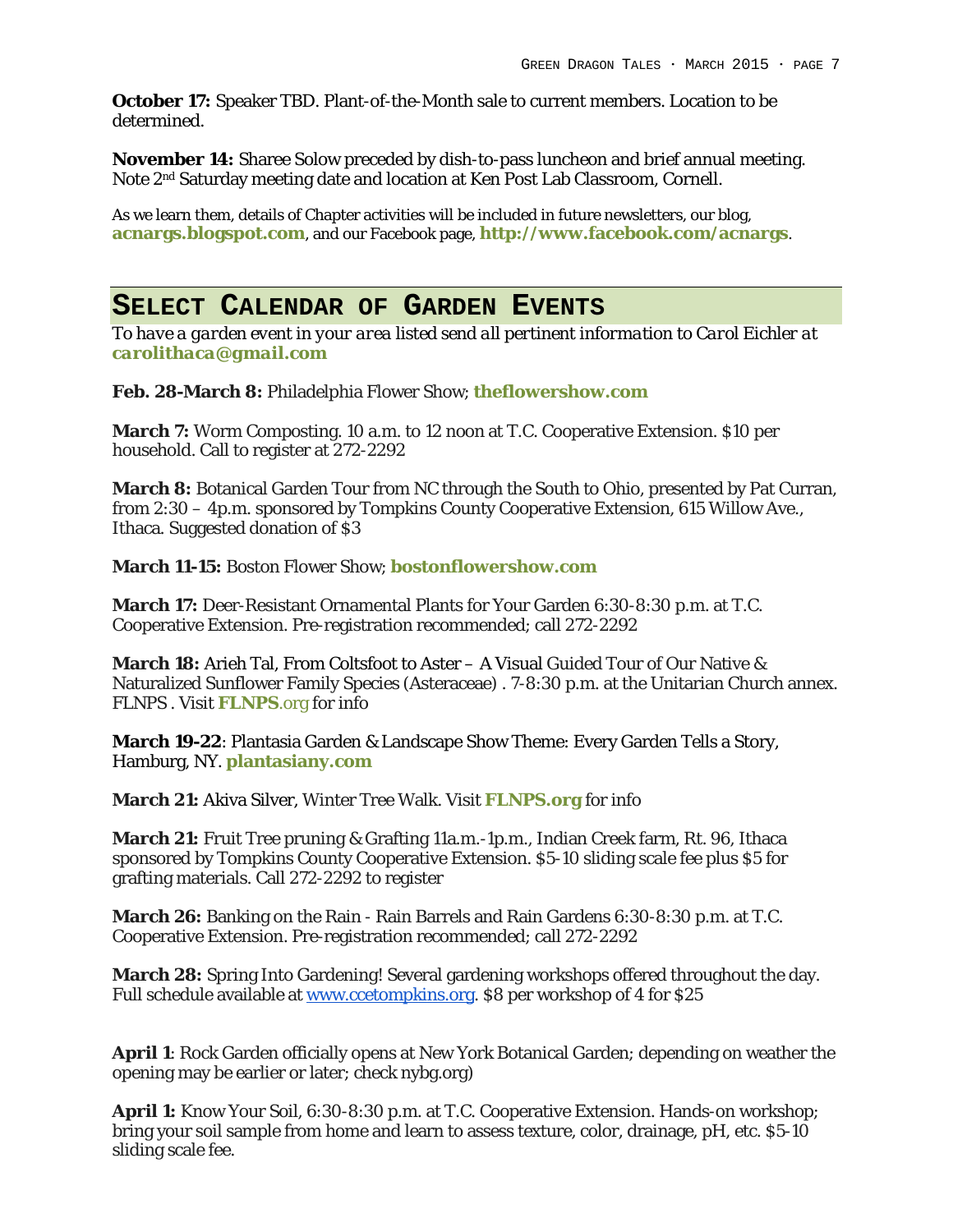**April 4 (tentatively):** Open Days at Hitch Lyman's, sponsored by the Garden Conservancy; **[www.gardenconservancy.org](https://www.gardenconservancy.org/)**. Check the website as other Open Days gardens are scheduled throughout the northeast.

**April TBD:** Garden in the Woods opens; annual plant sale; for specifics visit **[New England](http://www.newfs.org/)  [Wildflower Society](http://www.newfs.org/)**

**April 9** Landscape Design Part I. 6:30-8:30 p.m. AND **April 16:** Landscape Design Part II, 6:30 -8:30 p.m. at T.C. Cooperative Extension. \$5-10 sliding scale fee per session. 272-2292**. [www.ccetompkins.org](http://www.ccetompkins.org/)** for details

**April 15:** Colleen Wolpert, Caterpillar Gardening: The Plants That Butterflies and Moths Need to Complete Their Life Cycles. 7-8:30 p.m. at the Unitarian Church annex. Visit **[FLNPS.](http://www.flnps.org/)org** for info

**April 25:** Alpine Plant Sale, Stonecrop; **[stonecrop.org](http://www.stonecrop.org/)**

**May 1-3:** National Show American Primrose Society, Tower Hill Botanic Garden, Boylston, MA (coinciding with Seven States Daffodil Society Show. Info at **[americanprimrosesociety.org](http://www.americanprimrosesociety.org/)**

**May 5:** Easy Flowers to Grow 6:30-8:30 p.m. at T.C. Cooperative Extension. Pre-registration recommended; call 272-2292

**May 8-17:** Lilac Festival, Rochester. **Rochester-lilac-festival**

**May 20:** William Stein, Binghamton U., Gilboa Fossil Forest. 7-8:30 p.m. at the Unitarian Church annex. Visit **[FLNPS.](http://www.flnps.org/)org** for info

**May 23 & 24:** Garden Open House. 50 Years in the Garden at Bill and Jane Plummer's, 10 Fox Lane East, Painted Post, NY. 2-4 pm

**August 1:** Open Garden Days, Tompkins County through Garden Conservancy

**August 14-16:** Northeast Regional American Conifer Society Meeting, Wayne, PA; **[ACS](http://northeast.conifersociety.org/events/event/northeast-regional-meeting-main-line-philadelphia-pa-aug-14-16-2015/)  [Northeast Regional Meeting](http://northeast.conifersociety.org/events/event/northeast-regional-meeting-main-line-philadelphia-pa-aug-14-16-2015/)**

**Sept. 10-12:** National American Conifer Society Meeting, Sonoma County CA. **[Conifer](http://conifersociety.org/events/event/2015-national-meeting-held-sonoma-county-ca-sept-10-13/)  [Society 2015 National Meeting](http://conifersociety.org/events/event/2015-national-meeting-held-sonoma-county-ca-sept-10-13/)**

**Sept. 12:** Gathering of Gardeners. **[Gatheringofgardeners.com](http://www.gatheringofgardeners.com/)**

### **ABOUT US - ACNARGS**

We are an all-volunteer organization and one of thirty-eight NARGS affiliated chapters active in North America. Our annual Chapter activities include 6 program-speaker meetings, the Green Dragon newsletter, web and Facebook pages, garden visits, overnight garden trips, hands-on workshops, and 3 plant sales a year. Our meetings are informal, friendly gatherings that provide a wealth of information and offer a source for unusual plants, plus the opportunity to be inspired by other gardeners. The public is always welcome.